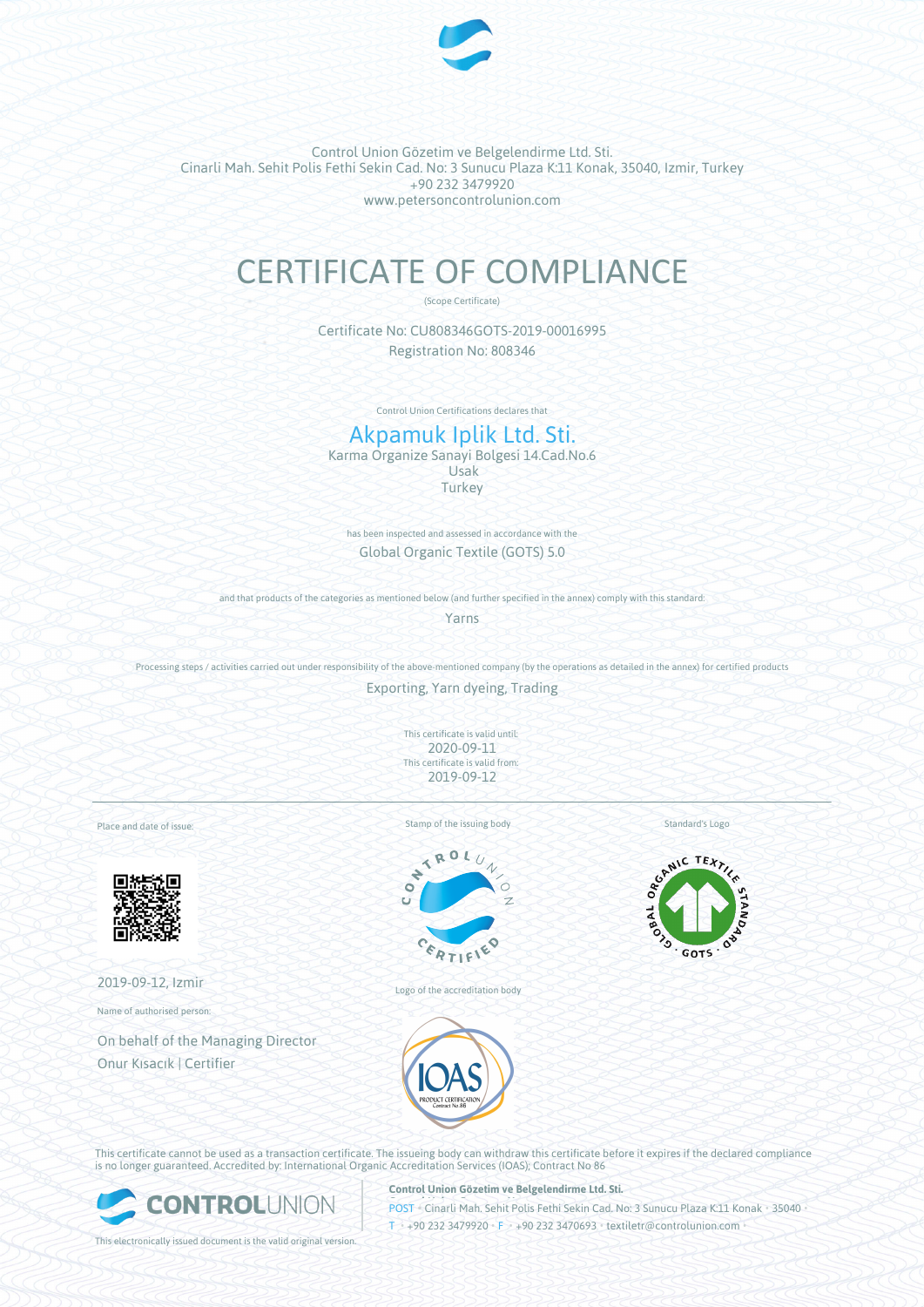

#### Control Union Gözetim ve Belgelendirme Ltd. Sti. Cinarli Mah. Sehit Polis Fethi Sekin Cad. No: 3 Sunucu Plaza K:11 Konak, 35040, Izmir, Turkey +90 232 3479920 www.petersoncontrolunion.com

## Annex to certificate no.: CU808346GOTS-2019-00016995 **Akpamuk Iplik Ltd. Sti. Global Organic Textile (GOTS)**

In specific the certificate covers the following products:

| Label grade | <b>Processing unit(s)</b> |  |
|-------------|---------------------------|--|
| Organic     | Akpamuk Iplik Ltd. Sti.   |  |
| Organic     | Akpamuk Iplik Ltd. Sti.   |  |
| Organic     | Akpamuk Iplik Ltd. Sti.   |  |
|             |                           |  |

Place and date of issue:



2019-09-12, Izmir

Name of authorised person:

On behalf of the Managing Director Onur Kısacık | Certifier



Standard's logo



Logo of the accreditation body